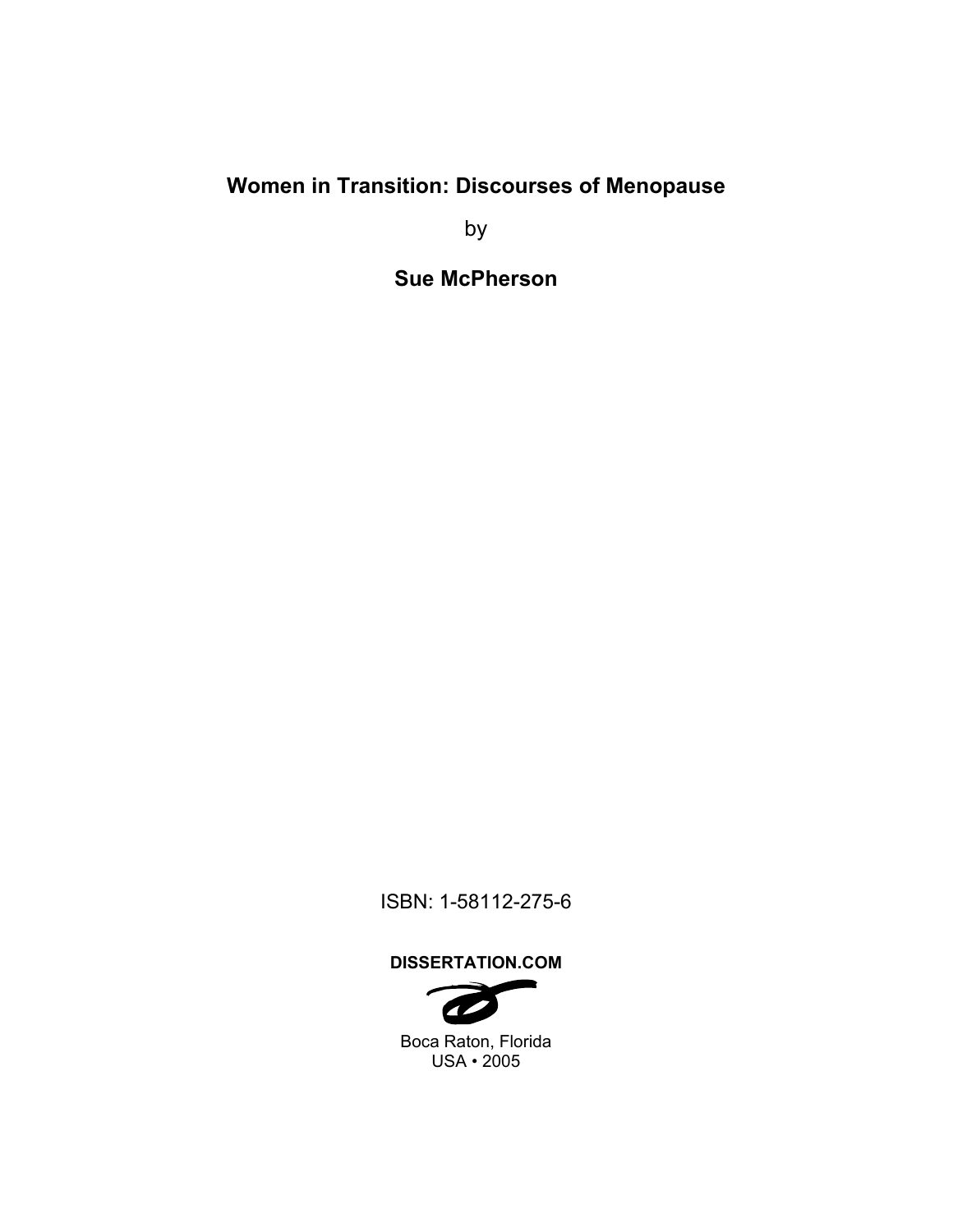*Women in Transition: Discourses of Menopause* 

Copyright © 2002 Sue McPherson All rights reserved.

> Dissertation.com Boca Raton, Florida USA • 2005

ISBN: 1-58112-275-6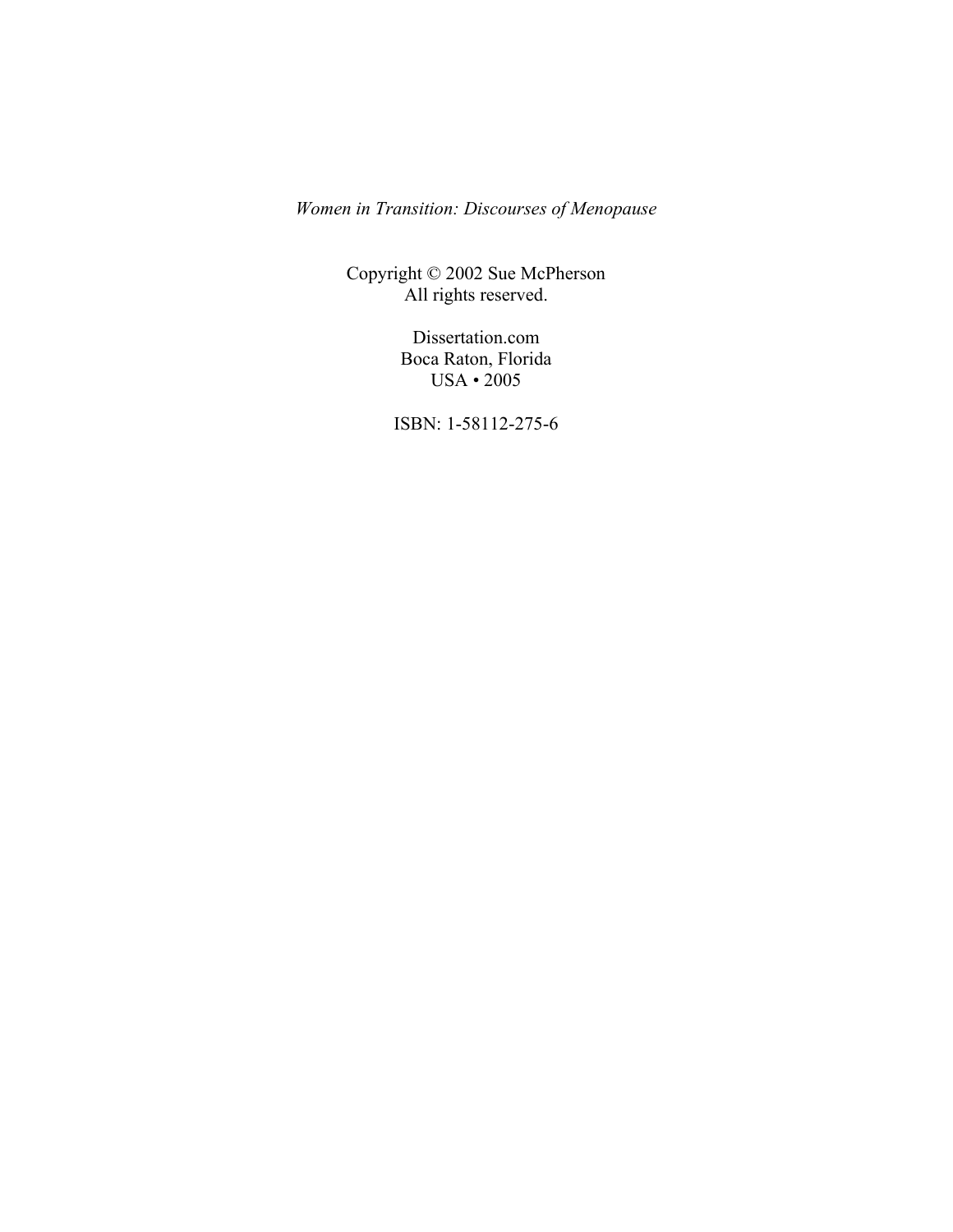# **WOMEN IN TRANSITION: DISCOURSES OF MENOPAUSE**

by

Sue McPherson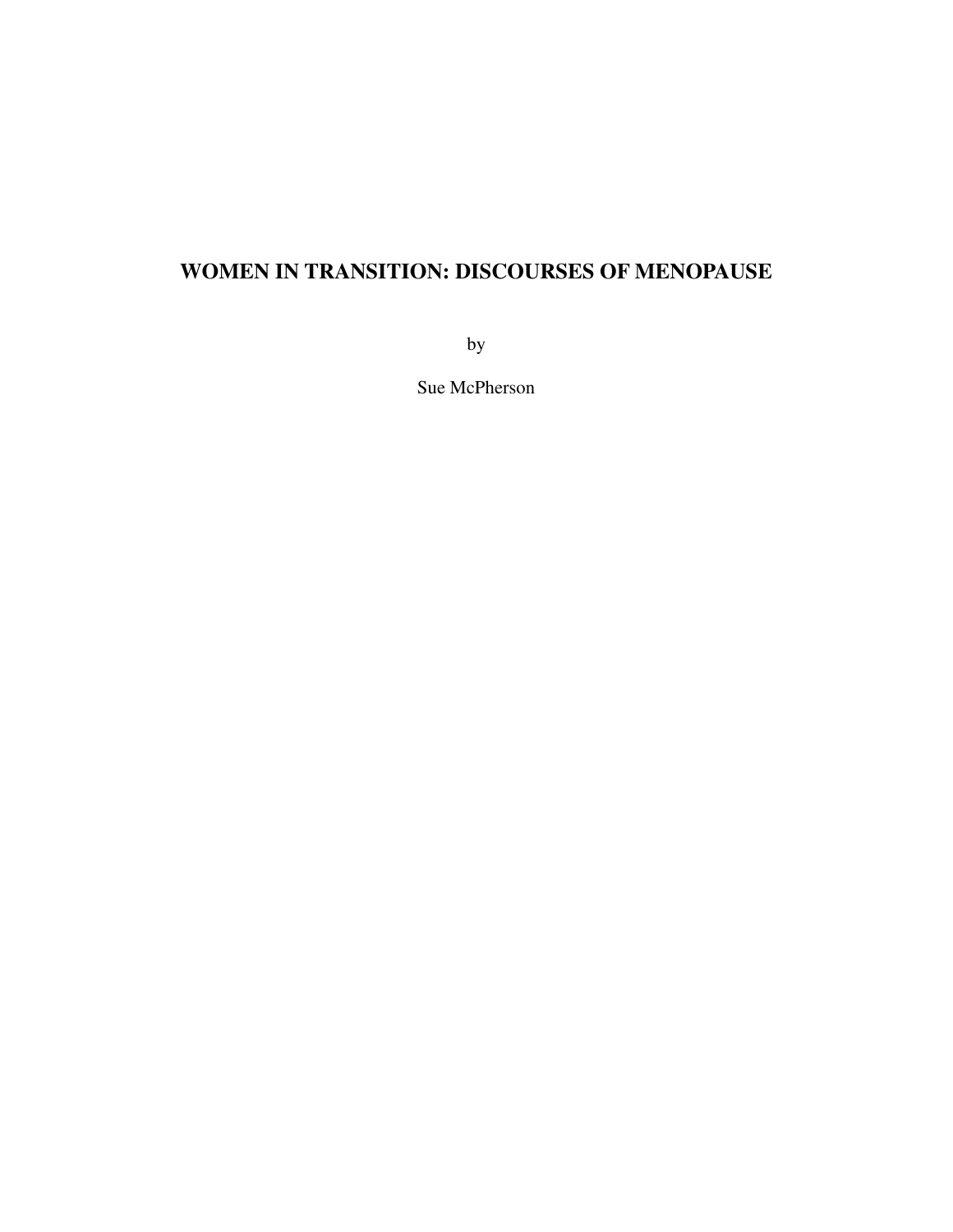# **WOMEN IN TRANSITION: DISCOURSES OF MENOPAUSE**

by

Sue McPherson

An MA Thesis Submitted to the Faculty of Graduate Studies and Research through the Department of Sociology and Anthropology in Partial Fulfilment of the Requirements for the degree of Master of Arts at the University of Windsor.

Windsor, Ontario, Canada.

2002

© 2002 Sue McPherson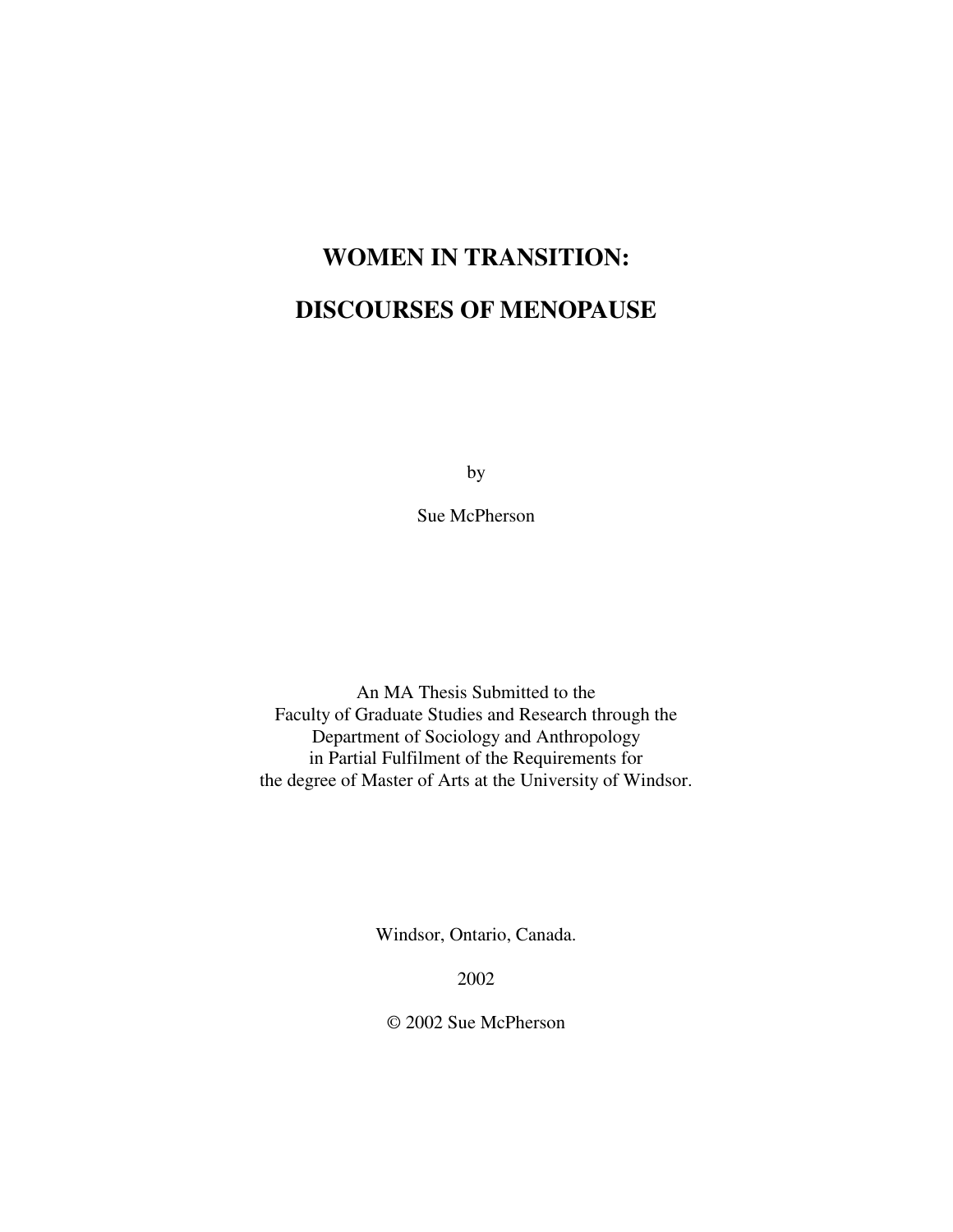## **ABSTRACT**

Discourses of menopause are varied and complex, just as the lives of women themselves are diverse and multifaceted. Traditionally, menopause has signalled the end of the child-bearing years and the "change of life," a time when women might experience a great deal of change, in many ways. But menopause can also be understood as a natural physical change, or a time of hormonal change, or as a passage from one way of life to a different one, often accompanied by emotional flux and changes in ways women think about themselves.

For this study of menopause and women's lives, using life story methodology I have gathered information, anecdotes, poems, and personal revelations through interviews conducted with ten women. Drawing on the stories of their lives, I have explored the ways women think about their experience of menopause and related aspects of their lives.

The feminist poststructuralist framework I have used consists of two elements, poststructuralism and feminism. The poststructuralist framework uses theories of language and concepts of discourse, dualisms, subjectivity and consciousness, power, diversity, and context. Taking a feminist approach to poststructuralism enables women's voices to be recognized as meaningful within this framework, while acknowledging the possible restrictions of society's structures as well as women's agency in their personal lives and within society.

iii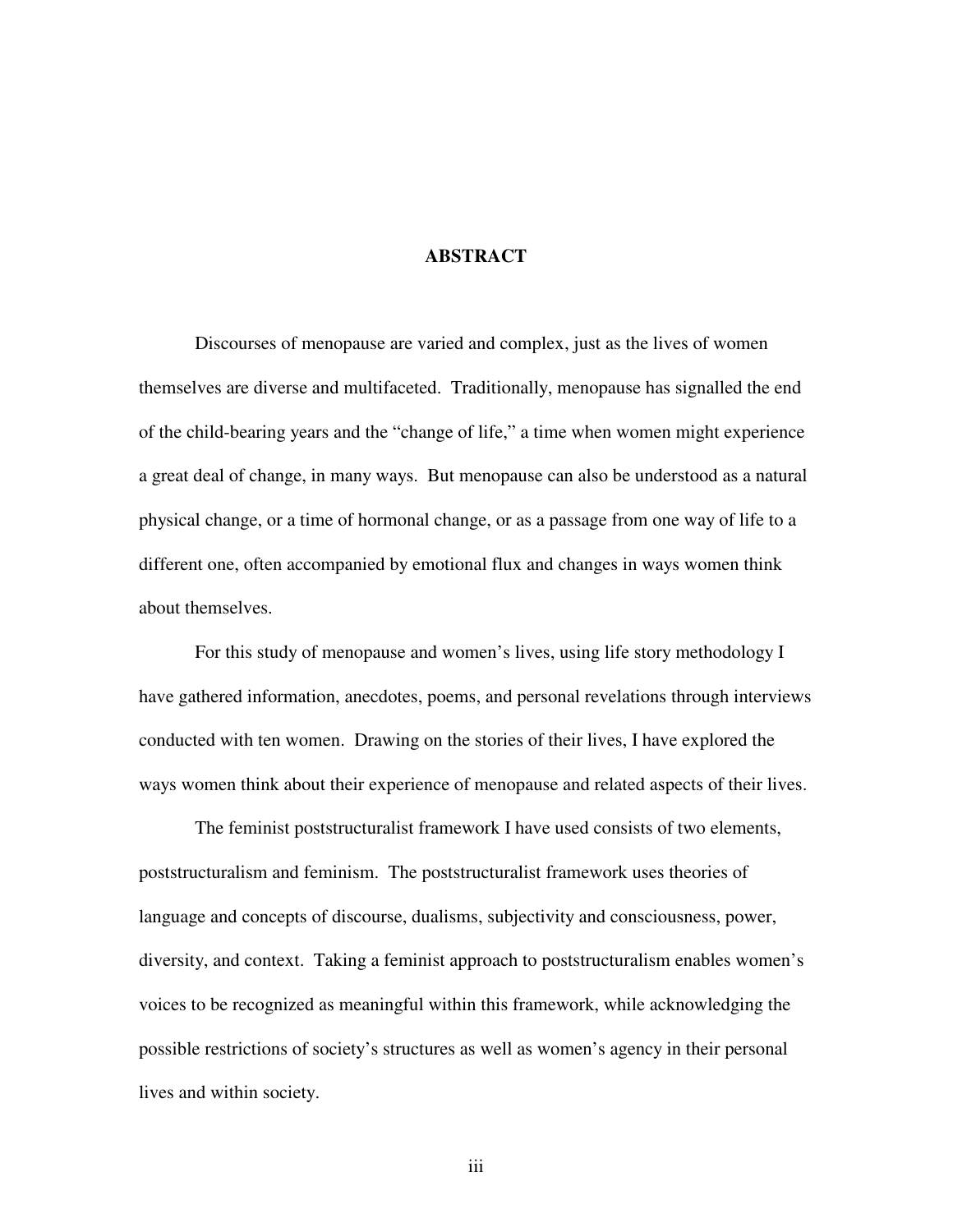From a poststructuralist perspective, the aim is to increase understanding through a multiplicity of methods, from exploring the historical background and existing research on menopause, and presenting the data in a variety of ways. In this research, the data is displayed in a form that enables readers to read and reflect on what the women say and on their creative writing, with minimum input from the researcher. Separately, the data is examined from the perspective of feminist sociology. The research process, for myself, was one of learning through talking with other women, delving into different forms of knowledge, and coming to think in new ways.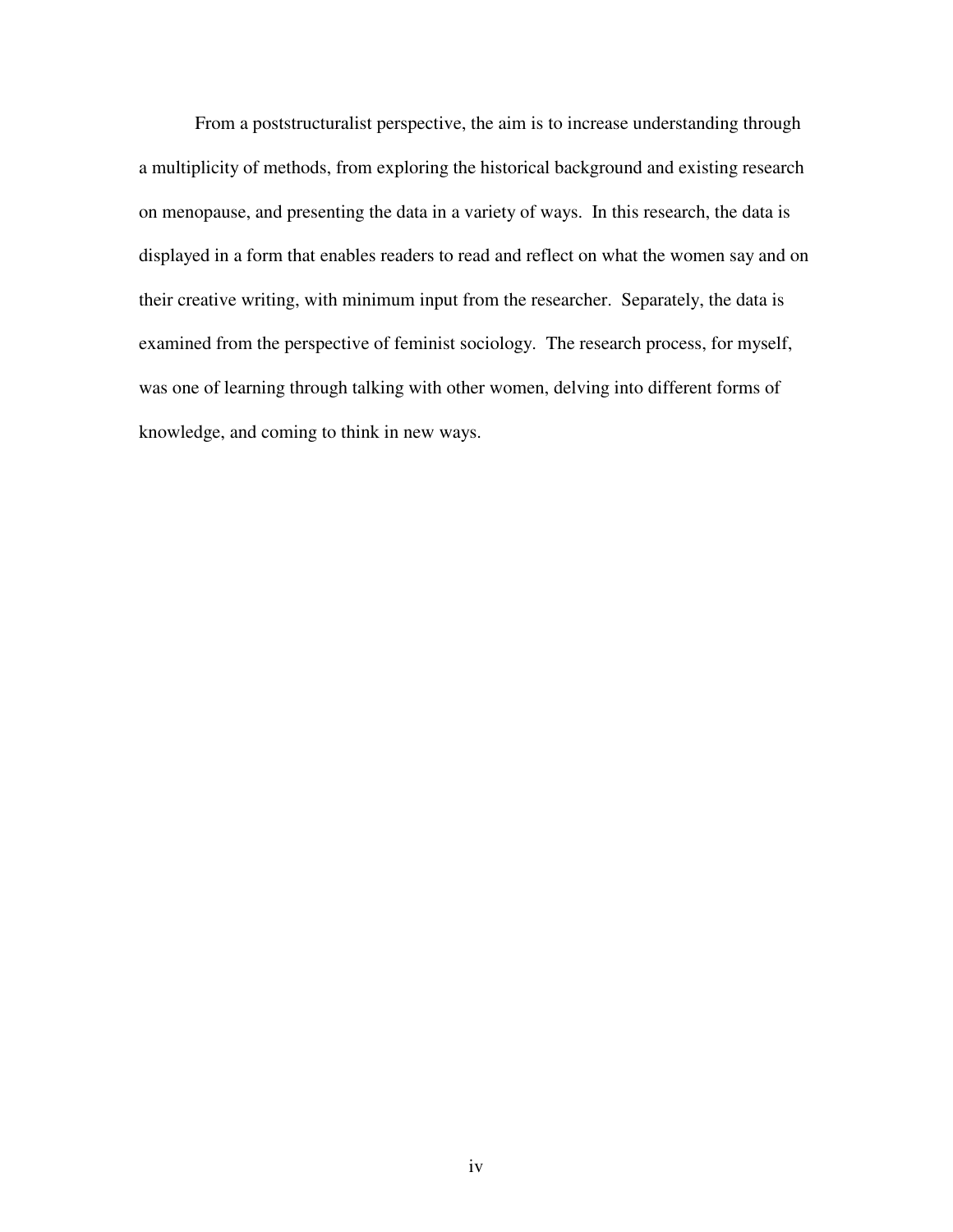# **DEDICATION**

*To the memory of my grandmother,* Gertrude McPherson,

*and my mother,* Katherine Fulham.

And to my daughter and son, Christine and Steven.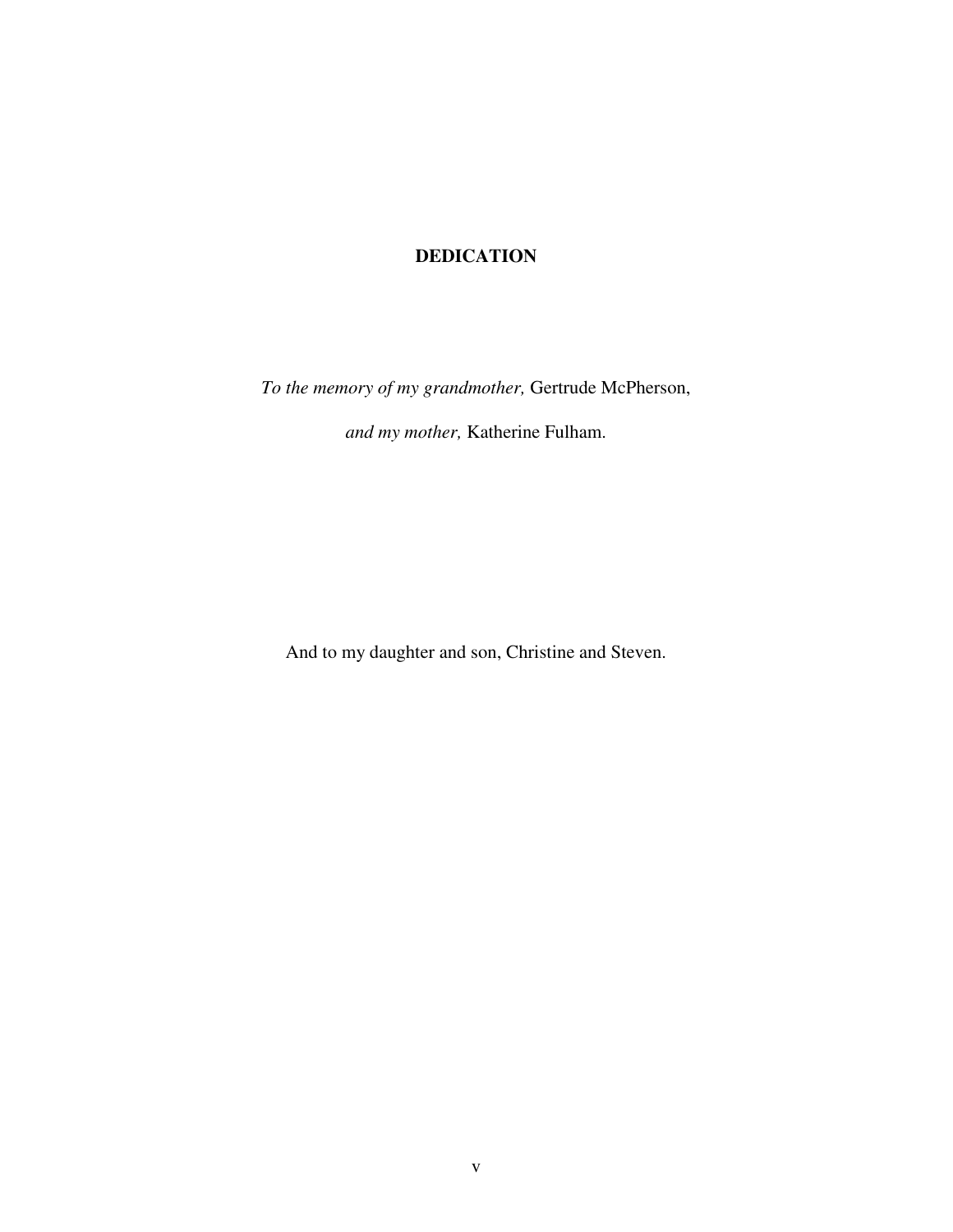#### **ACKNOWLEDGEMENTS**

I would like to acknowledge the assistance and guidance I have received, while doing this research, from Alan Sears, research advisor; Lynne Phillips and Jeff Noonan, members of my committee; Andria Turner, the department graduate secretary; and many, many others, my family among them, who have made it possible for me to do the research and prepare the thesis, giving practical assistance, offering direction, providing feedback on my work, and sharing ideas and insights from their own knowledge and experience. A special thanks goes to the women who participated in this study, sharing their personal reflections on menopause and their lives.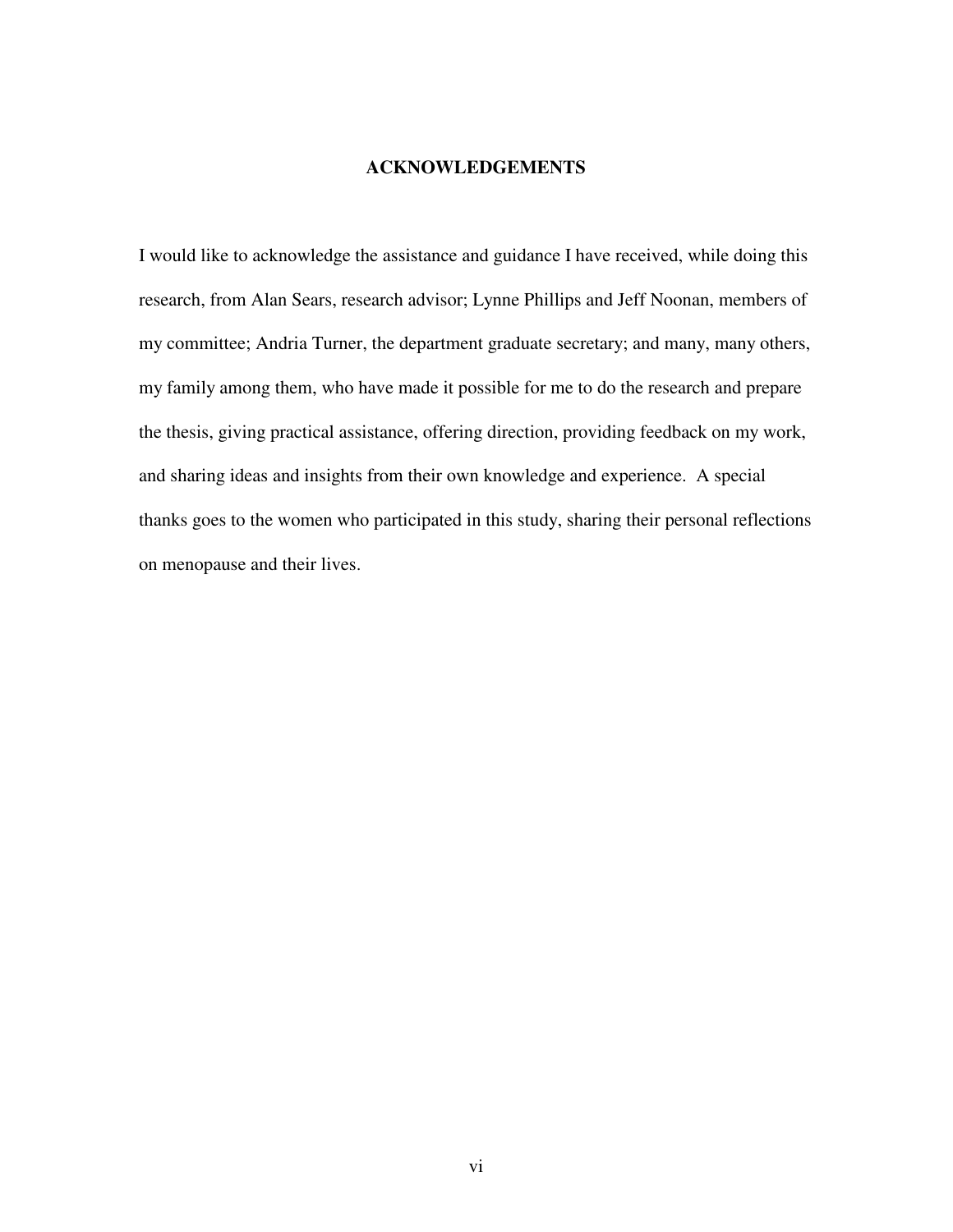# **TABLE OF CONTENTS**

| 3.1 Historical Development of Medical Discourses on Menopause18                                                                                                                                                                      |
|--------------------------------------------------------------------------------------------------------------------------------------------------------------------------------------------------------------------------------------|
| <b>CHAPTER 4: THEORETICAL FRAMEWORK:</b><br>FEMINIST POSTSTRUCTURALISM31                                                                                                                                                             |
| Annie<br>Cheryl<br>Elizabeth<br>Gloria<br>Julia<br>Lisa<br>Maureen<br>Paula<br>Ruth<br>Sally                                                                                                                                         |
| CHAPTER 6: WOMEN'S KNOWLEDGE ABOUT MENOPAUSE54<br>6.1: Determining Whether Menopause Has Begun<br>6.2: Learning About Menopause<br>6.3: Women's Experiences of Menopause<br>6.4: End of the Childbearing Years<br>6.5: Getting Older |

- 6.6: Body Image
- 6.7: Menopause as Passage, Transition, Death/Rebirth
- 6.8: Spirituality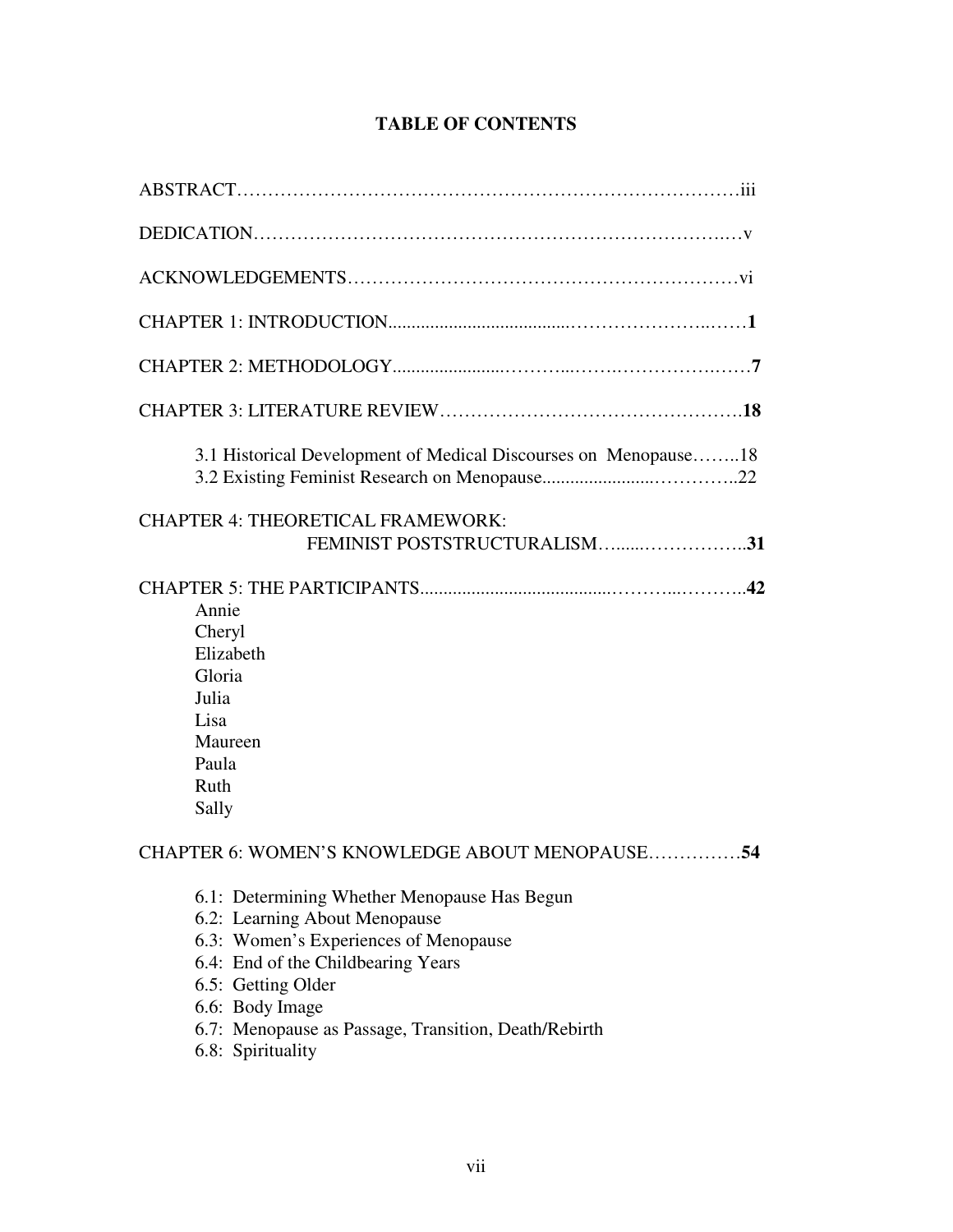| 7.1: Medical System<br>7.2: Alternatives to Medical Treatment<br>7.3: Health<br>7.4: Emotions |
|-----------------------------------------------------------------------------------------------|
| 7.5: Tubal Ligation                                                                           |
|                                                                                               |
| 8.1: Meaning of Womanhood<br>8.2: Motherhood                                                  |
| 8.3: Women and Paid Employment                                                                |
| 8.4: Housework<br>8.5: Independence                                                           |
| 8.6: Relationships                                                                            |
| 8.7: Sex<br>8.8: Commonalities with Men                                                       |
| 8.9: Experience and Education                                                                 |
| CHAPTER 9: LITERATURE AND THEORETICAL ANALYSIS118                                             |
|                                                                                               |
|                                                                                               |
|                                                                                               |
|                                                                                               |
|                                                                                               |
|                                                                                               |
|                                                                                               |
|                                                                                               |
| Appendix 1: Sample Consent Form<br>Appendix 2: Interview Questions                            |
|                                                                                               |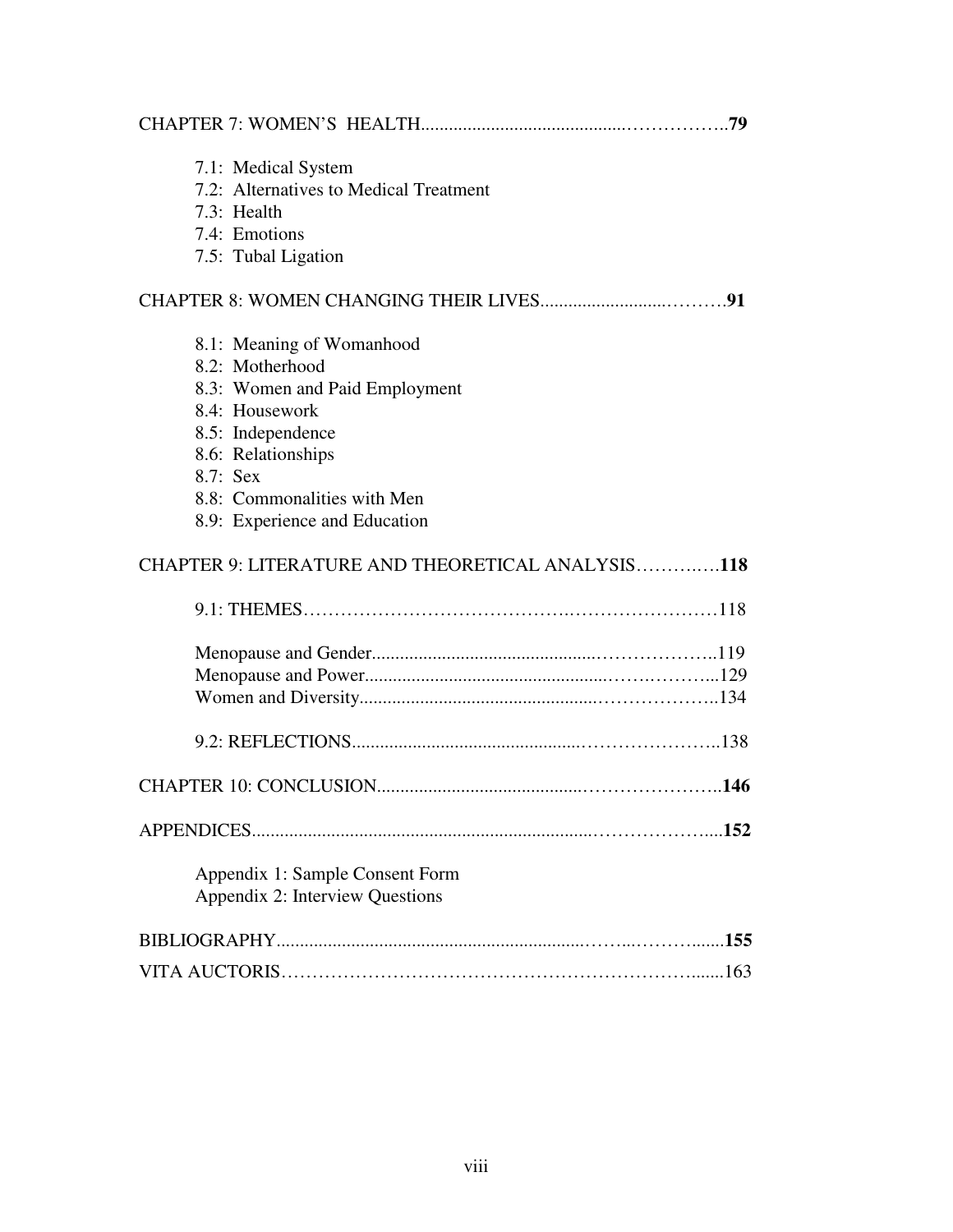#### **CHAPTER 1**

#### **INTRODUCTION**

Menopause is a phenomenon that has been explored and talked about by researchers, by the medical system, and by women themselves in a multitude of ways. It has been studied in terms of a physiological deficiency (Drife, 1993: 632; Delva, 1993: 2149), a symbolic social transition (Skultans, 1970: 639) and a normal life transition (Cobb, 1994: 19). I have heard women refer to it as the closing down of the baby factory, a change to a new stage of life, and as being just physical changes to their bodies. Most, if not all, of women's experiences of menopause are encompassed by the term from the title of this thesis—transition—defined as a "change or passage from one state or stage to another," and "the period of time during which something changes from one state or stage to another" (Collins English Dictionary, 1998).

The subject of this thesis is the many forms of discourses of menopause, and the women who have given voice to them in this study. The purpose of the research has been to gain insight into the ways women understand menopause, themselves, and their place in society, and to provide the means for women to talk about menopause and their lives. For this study I conducted in-depth interviews with women, sorted the interview data according to theme, and incorporated the themes into this thesis. In accordance with a feminist poststructuralist perspective it was also a way of enabling reflection on this subject—for myself and the participants—through our interactions during the interviews. I discovered at these times that I shared similar experiences and views on menopause with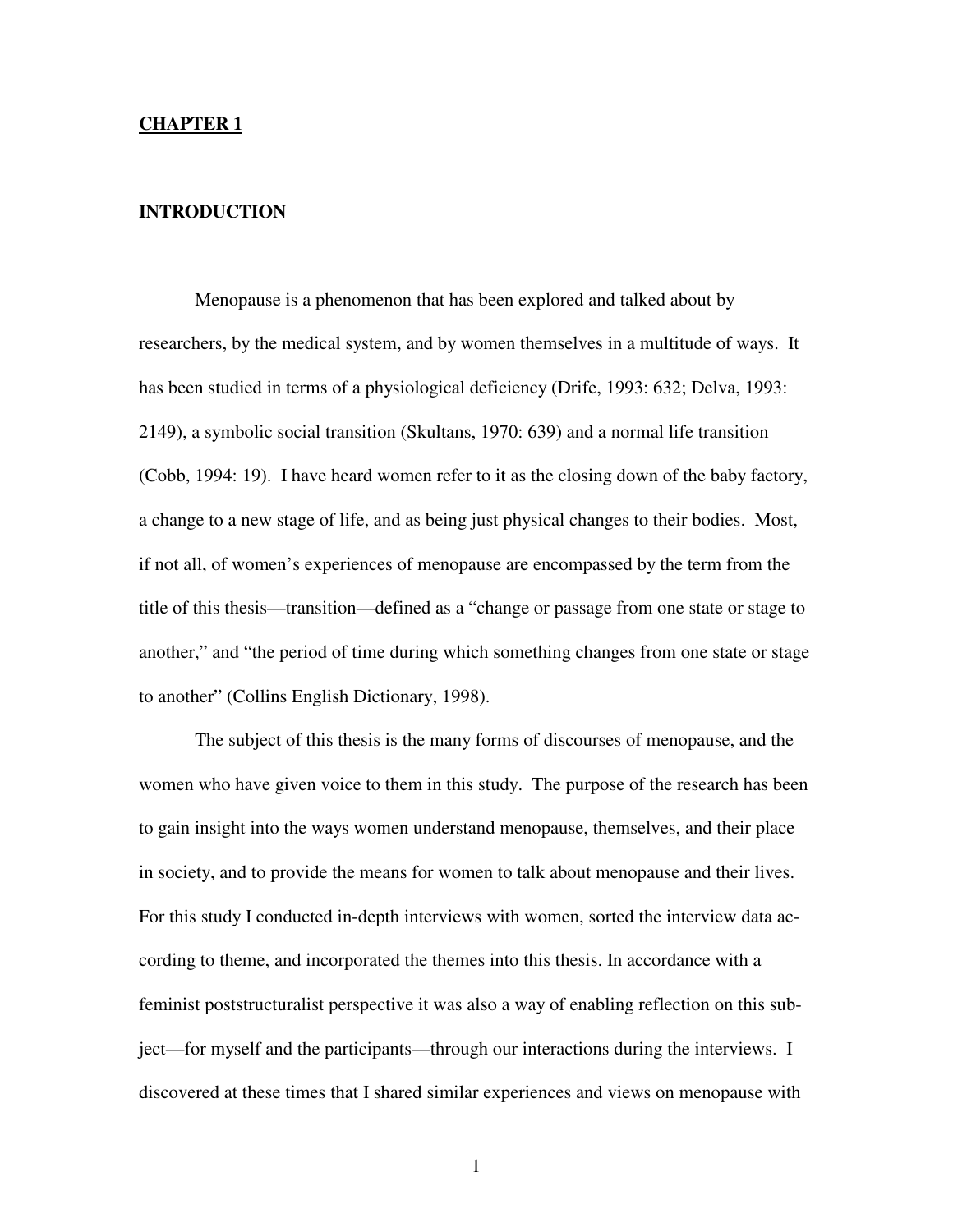each of the participants, although our lives were also very different in many ways.

The approach I have taken to this research—a feminist poststructuralist approach—involves taking a feminist approach to poststructuralist theories of language and the concepts of discourse, dualisms, subjectivity and consciousness, power, diversity, and context. Poststructuralism emphasizes the ways that the individual's subjectivity is formed through language, concluding that there is no knowing, rational subject, only the subject that is constructed through systems of discourse. The feminist approach expands on this notion of subjectivity and consciousness, to include the notion of agency and acknowledge the embodiedness of the individual within society. In Chris Weedon's work on feminist poststructuralism (1987), where I encountered this dual approach, her argument is that even though individuals' subjectivities are formed through discourses, as capable individuals they are often able to act on the discursive knowledge they have acquired, in ways that might resist or serve to maintain the status quo. Thus, in this research, the life story methodology I have used, and women's voices telling about their experiences and perceptions of menopause, are compatible with *feminist* poststructuralism as explained by Chris Weedon's work.

Since first beginning this research, my own ways of understanding menopause and women's lives and my ways of thinking about these have changed to some extent. I became interested in menopause as a research topic when I was at middle-age. I had had a partial hysterectomy in my thirties, and thus experienced no external cues, no cessation of menstruation, as many women do at this time of life. The realization that I was going through "the change" came gradually, as I became aware of changes in my body and from reading about menopause and the aging process. A laboratory test of my hormone level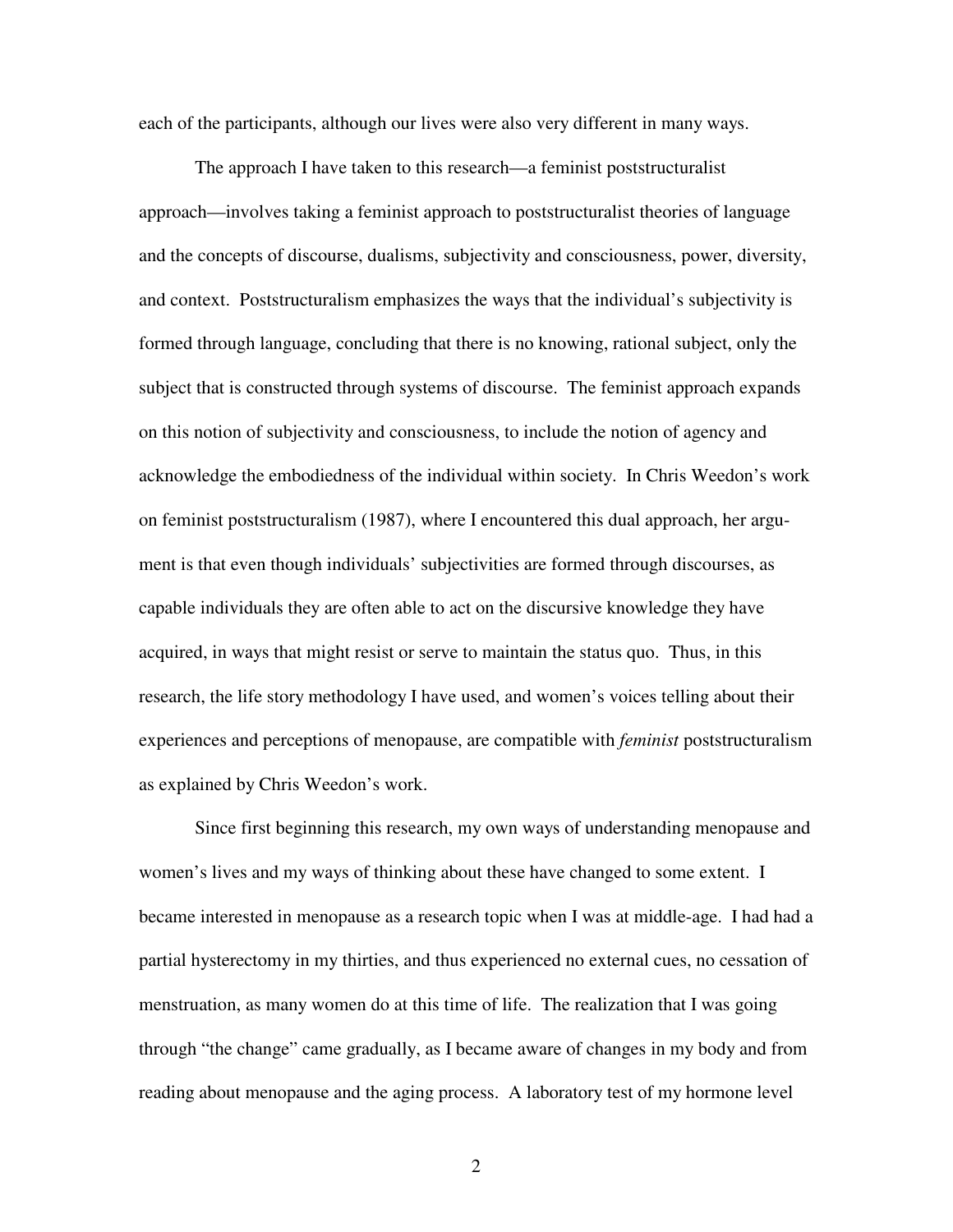confirmed that I was going through menopause.

But besides the physical changes, I was also going through many other changes in my life. I had been married for twenty years, and after my marriage ended I moved away with my children and returned to university. I had never had the opportunity of "finding myself," and this became a time for exploring my identity—a moratorium in my life. Within a few years, I had to move again, away from my family and all that was familiar to me, in order to continue my education.

I felt as though I were carrying a lump inside of me, a lump that needed to be taken apart, deconstructed, and examined piece by piece, in relation to the whole. As I researched the topic, I began to see how my experience fit into studies on women at menopause. When I first started this research, I saw feminism as liberating for women, providing insights into society that could benefit all women. I think now that some of the ideas that have come out of feminist theory can be emancipatory but that some have the potential to cause harm to women and their relations with family and friends, and with significant others in their lives.

In this research, where appropriate, I have let the women speak for themselves, leaving it for the reader to reflect on their words. Some of the participants' experiences and ways of thinking might not seem compatible with feminist thought, but if the lives that women lead is a feminist concern, and if feminists are interested in what women themselves think and what they find rewarding or troublesome, then this research might still be considered feminist.

One of the difficulties of doing this research was that the experiences of the women differed greatly, as did their understandings of menopause and ways of talking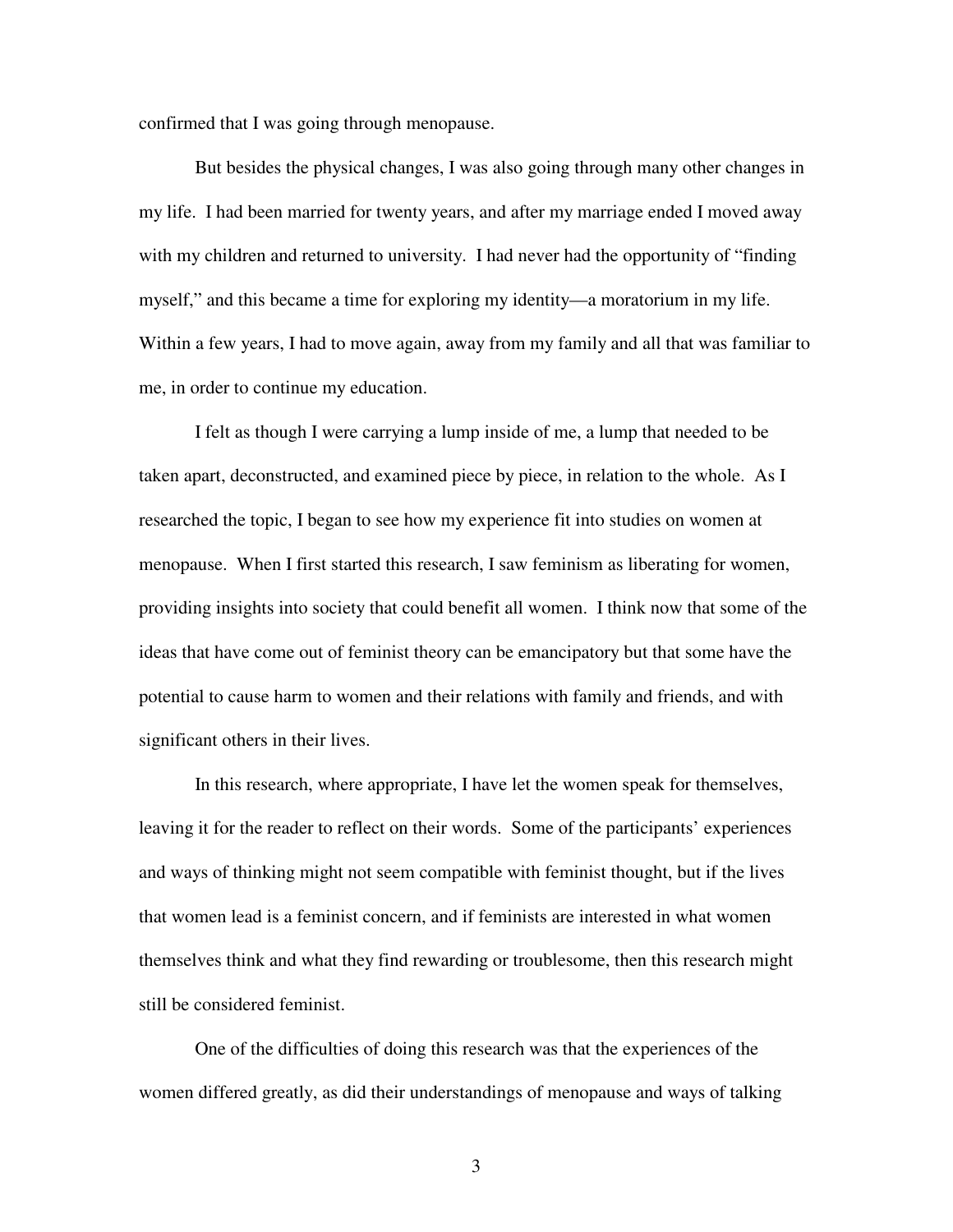about it. This was not a *group* of women, in any real sense of the word. Each of them lived separate lives, and they have come together only on paper, through language, in this thesis.

Often, in qualitative research, the researcher attempts to interpret the experiences of the group under study by attempting to understand it from the group's own point of view, although the categories and theories used are those of the researcher. In the current study, what we have are multiple perspectives, some of which may even seem to contradict another's way of understanding menopause. Rather than conduct an in-depth sociological and/or feminist analysis of the data, thus imposing my own views on them, in this study the participants' different perspectives on any one issue are grouped together, thus illustrating that there is more than one form of knowledge on a given issue. The data has been displayed so that it is not a question of seeing menopause from one perspective only. What we have are multiple perspectives—a diverse sample of experiences and views—on menopause.

Discourses are systems of communication - of language - understood as "competing ways of giving meaning to the world" (Weedon, 1987: 24). These are not fixed, but can change and be redefined according to context—social and historical. Several years ago Dorothy Smith (1987) argued that women had been excluded from the historical making of an "intellectual, cultural, and political world" (p.1). She explained that "sociology has objectified a consciousness of society and social relations that 'knows' them from the standpoint of their ruling and from the standpoint of men who do that ruling" (Smith, 1987: 2). In her view, this is how women have come to know themselves.

The meaning of menopause has changed throughout history, depending on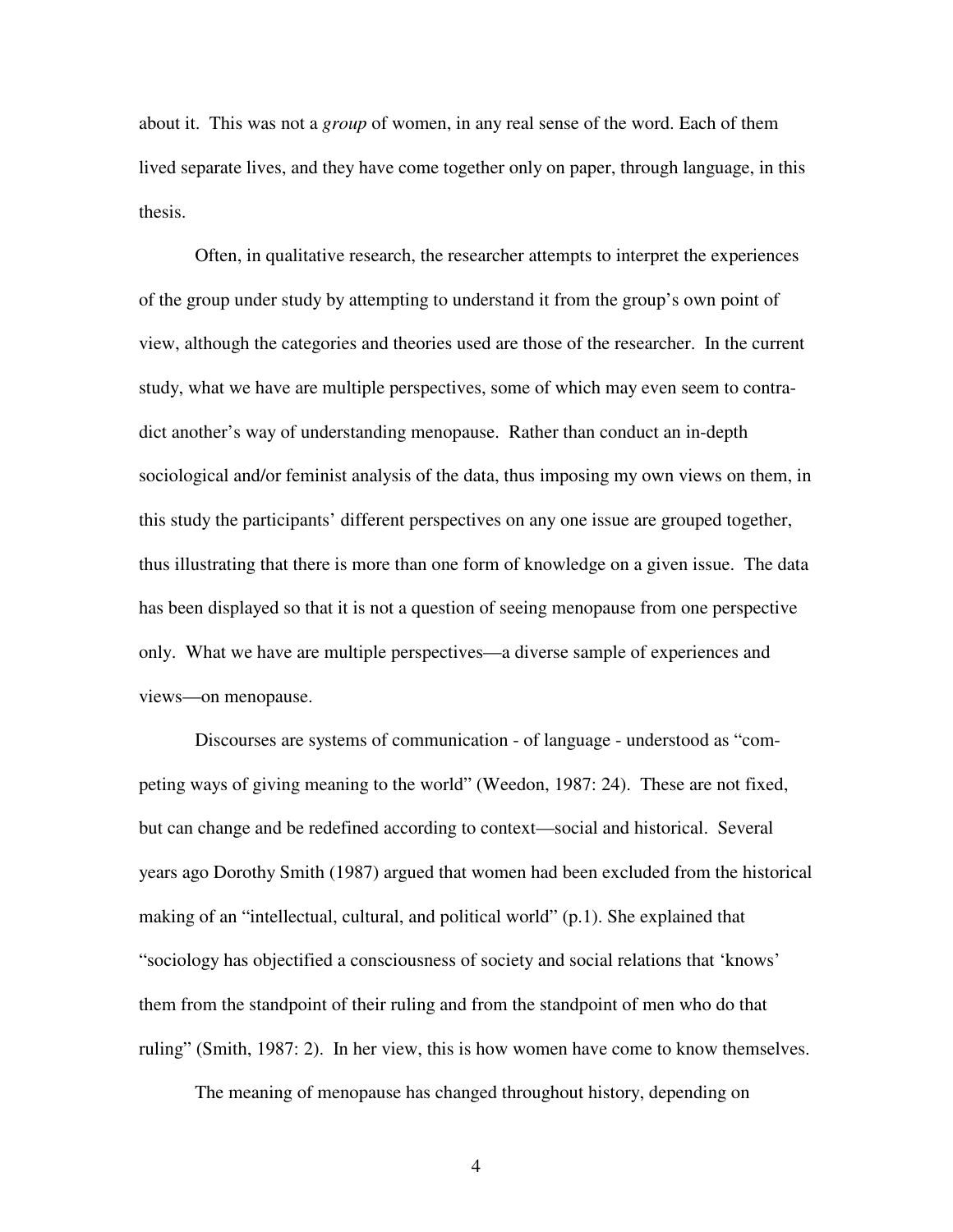knowledge about this subject as well as the economy, politics and culture of the particular era. Up until the last few decades, medical discourses of menopause, often depicting menopause as deterioration, seem to have predominated. Recent research discusses menopause in terms of social and personal change, suggesting that midlife is a time when women may be starting a career after rearing children—often as single parents, or returning to school, or peaking in their careers (Gilbert, 1993: 110). Women whose lives revolve around the domestic sphere may also be seeking new ways of self-expression (Turner and Troll, 1995: 235). Discussion of normal endocrine and physiological changes associated with menopause, and of hormone replacement therapy, from a professional woman's perspective, is another view offered on this topic (Callahan, 1999). In poststructuralism, according to Chris Weedon (1987), "language is not the expression of unique individuality; it constructs the individual's subjectivity in ways which are socially specific" (p.21). But she adds that it is the feminist adaptation of poststructuralist theory that acknowledges women as agents. It is through the actions of individuals, such as the writers I have mentioned, who become the bearers of language by taking up the forms of subjectivity and its meanings and values and acting on them, that language has social and political effects (Weedon, 1987: 34).

In this research the theory, methodology, and data from the interviews are interrelated and have been drawn together using a feminist poststructuralist approach. In this introduction, besides briefly explaining the research I have also introduced the poststructuralist concepts of discourse, diversity and subjectivity, from a feminist perspective. In Chapter 2, I explain the life story methodology used in this research, for which in-depth interviews are the key feature. Chapter 3 consists of a review of the literature on the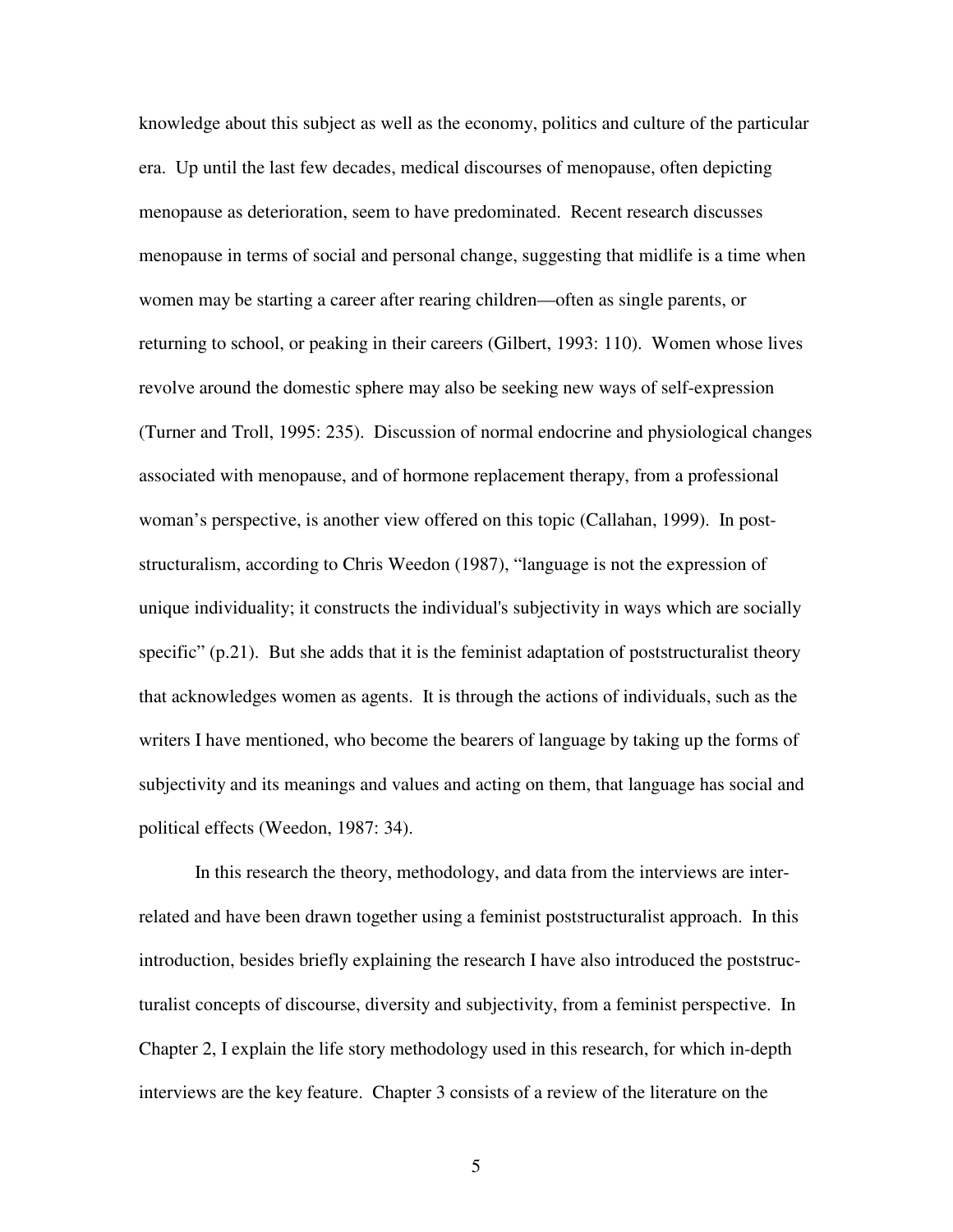historical development of menopause and of feminist research on menopause. In order to understand the experiences of menopause in women at the present time, it is necessary to view menopause in its historical and cultural context. In Chapter 4, using Chris Weedon's framework, I discuss feminist poststructuralism and the concepts of poststructuralism: subjectivity and consciousness, language, diversity, discourse, power and context. Chapter 5 consists of brief summaries of the lives of each of the participants. In Chapters 6, 7, and 8 are women's own thoughts on themes associated with menopause and related issues: Women's Knowledge about Menopause, Women's Health, and Women Changing Their Lives.

The significance of women's experiences and perceptions, and how these relate to poststructuralist theory, is the focus of Chapter 9. In the first section, 9.1, I explore the data from the perspective of three key themes, using mainly sociological and feminist theory. In the second part of this chapter, 9.2, I reflect on the ways poststructuralist theory has guided this study, and examine the relationship between feminist poststructuralist theory and women's own voices—the key feature of this research—telling about menopause and their lives.

In the conclusion, Chapter 10, I explain the significance of the research to myself, women in general, the medical system, and to academia. In particular, the stories and information provided by women who volunteered for this study are integral to understanding menopause and women's lives.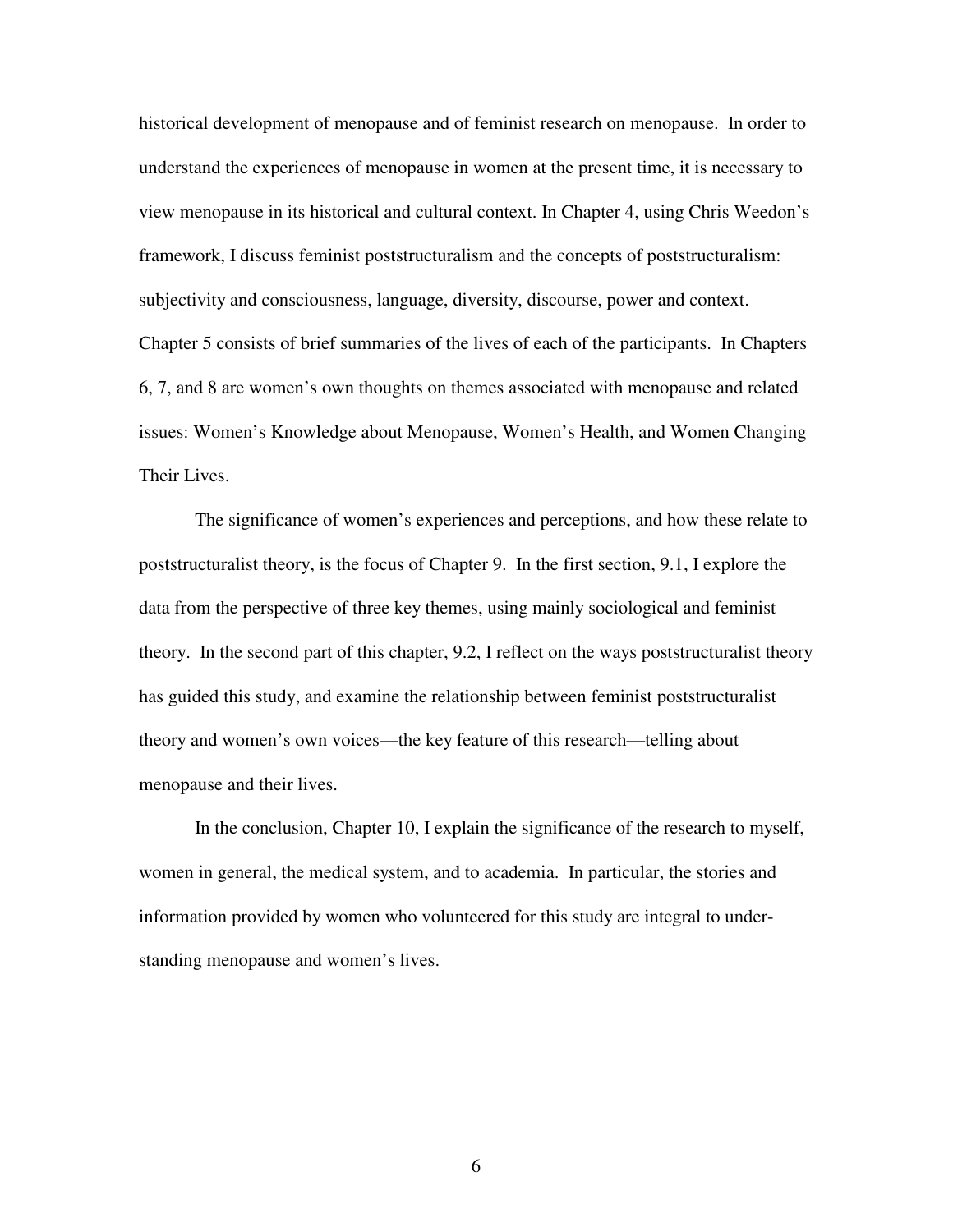#### **CHAPTER 2**

#### **METHODOLOGY**

Traditional epistemologies have excluded "the possibility that women could be 'knowers' or agents of knowledge" (Harding, 1987: 3). From a feminist poststructuralist perspective, however, the subjective meaning that social experience holds for women is a valuable source of knowledge. In Mary Brown Parlee's (1990) view of research on menopause, "multidisciplinary enterprises tend to be limited by a virtual absence of the interpretive social sciences" (p.386). She argues that scientific discourse shapes our perception of menopause, middle-aged women and the aging process, relying on objectivity and causal models. Anthropologists, psychoanalysts and sociologists, however, may be better able to "bring research and clinical practice more in line with middle-aged women's interests as they themselves define them" (Parlee, 1990: 387).

For this study, I have used a qualitative methodology, conducting in-depth interviews with women. I have collected stories from ten women about their lives. Although it carries a connotation of falsehood, the word story is becoming accepted among qualitative researchers working with life histories. As Goodson (1995) suggests, stories may be used to "generate new ways of producing, collaborating, representing, and knowing" (p. 89).

Qualitative research is similar to quantitative research in that, in the final run, what is required is interpretation, or human input. Personal biases have a way of interceding in ways that we may not always recognize. My own experience of menopause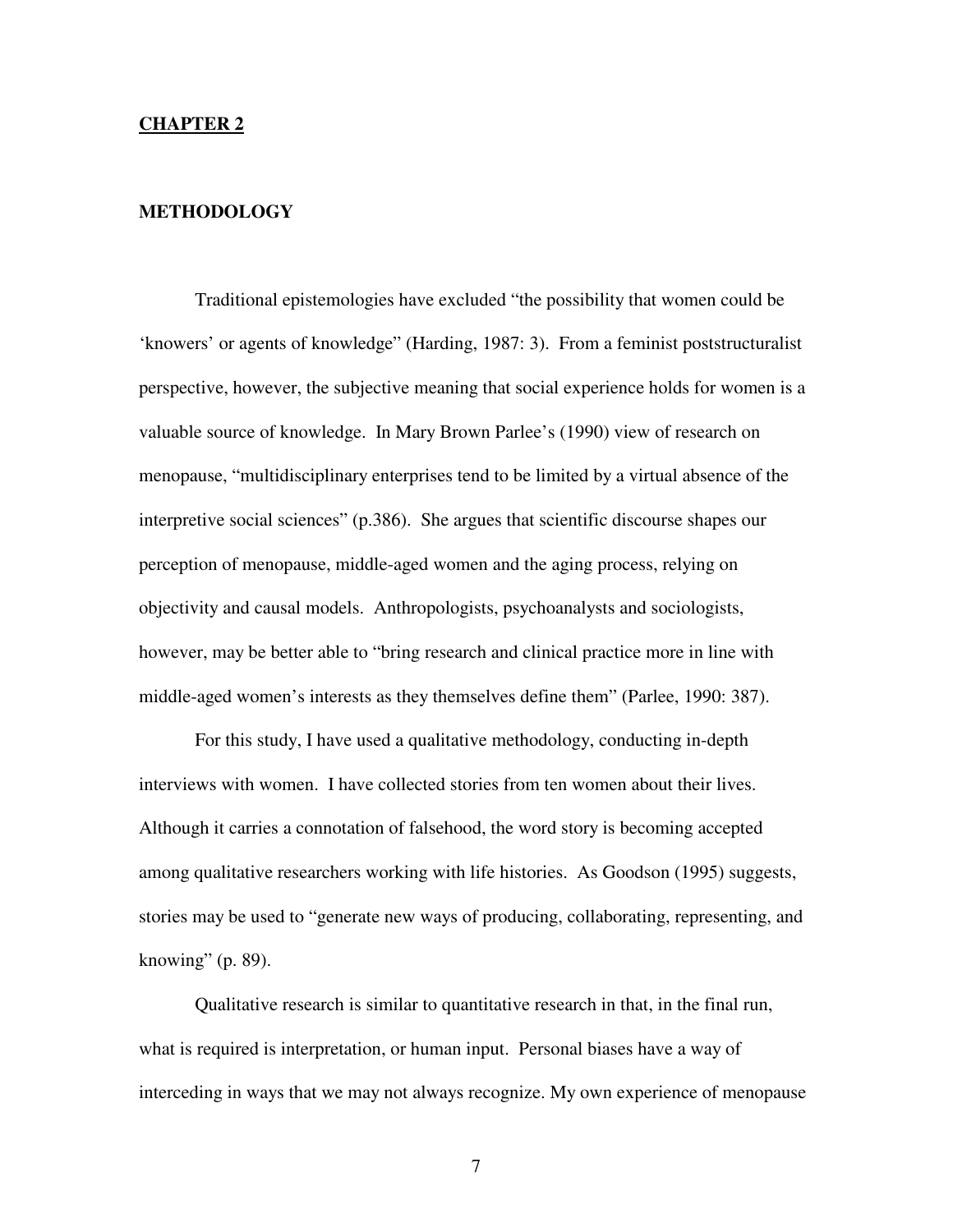seemed to me to be a mixture of physiological, socio-cultural and psychological phenomena. Although in this type of research there are ideally no bounds to the issues that may be raised, it is always up to the researcher to place boundaries according to the purpose of the study. If particular themes are raised that serve no useful purpose, in the view of the researcher, or themes arise that would complicate the study unecessarily, then it is the researcher's decision whether or not to include such themes in the collection.

#### **Sample**

The sample consisted of ten women, all but one of whom perceived that they were experiencing or had experienced menopause at the time of the interview. At the time of the interview they were residing in cities and villages of south-western Ontario. This sample is limited to women who had not had a hysterectomy prior to mid-life. According to Cobb (1996), "Even though hysterectomized woman have physical and emotional changes typical of natural menopause, these changes have little meaning outside the context of life as it is at age 50" (p.2).

In this study, four of the women were in their forties, three were in their fifties, two were in their sixties, and one was in her seventies. Interviewing woman who are just now going through menopause can show us the challenges that women have to deal with at that time in their lives. It is valuable to this research to include the struggles as they are in process. John Shotter (1993) explains, people are "taking part in a contested (or at least contestable) process, a tradition of argumentation, in which they are still struggling over the constitution of their own mental makeup" (p.31). On the other hand, stories of women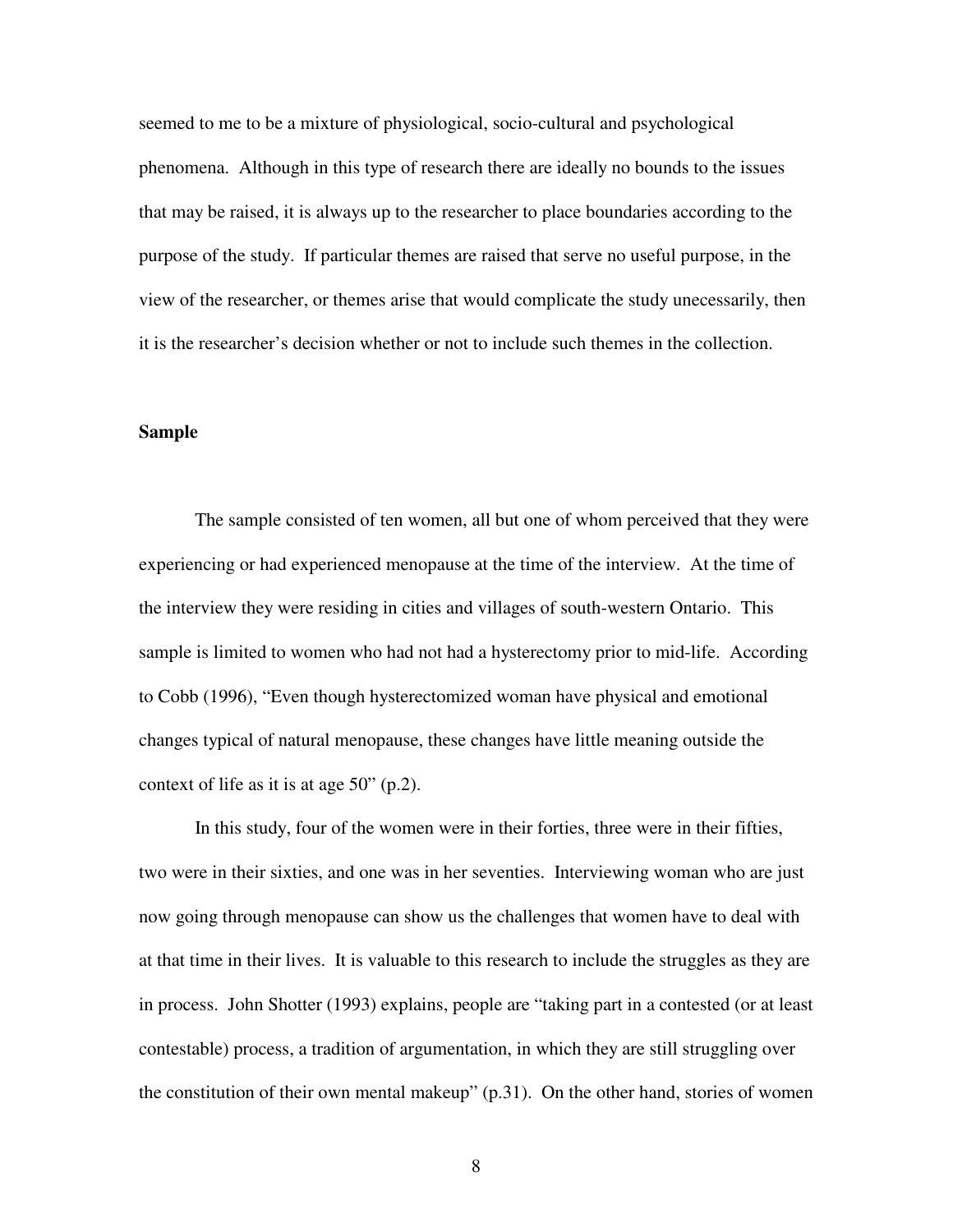who are farther along in their lives might provide another perspective.

The sampling method I used was the purposive or "snowball" technique, which, as described by Taylor and Bogdan (1984: 83), entails starting with someone known to the researcher and asking this person to suggest another woman who would likely hold views different from her own. As Taylor and Bogdan (1984) state, in life history research "informants are seldom 'found'; rather, they emerge in the course of one's everyday activities. You just happen to stumble across someone who has an important story to tell and wants to tell it" (p.85). This method enabled me to connect with women who were experiencing or who had experienced menopause and who were able to articulate their experiences.

Each participant chose the location of the interview. In most cases, her own home was the favoured choice, although two of the interviews were held in more convenient locations. While it is sometimes difficult to achieve privacy, the participants made every effort to ensure enough time for the interview.

Prior to the interview, I asked each participant to read and sign the consent form (see Appendix 1). Each interview lasted approximately one and one-half hours and was tape-recorded. I interviewed each participant once, and in some cases checked back for further information. Later, I contacted each of the participants to ensure that they were in agreement with the summaries I had written about their lives.

#### **Research Question**

Holstein and Gubrium (1995) suggest that, from the researcher's standpoint,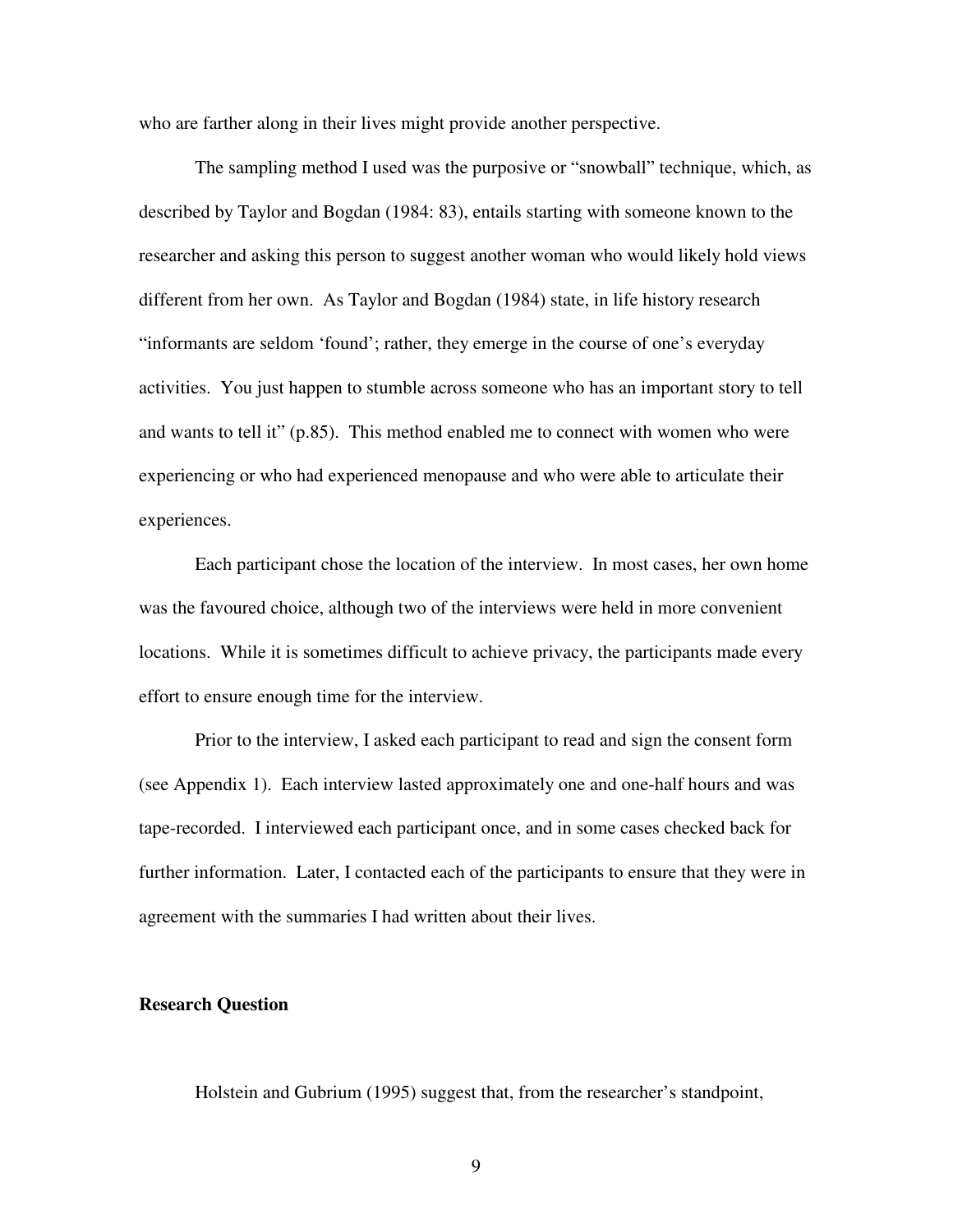interviews represent efforts to collect "interpretations of experience that address particular research agendas" (p.50). For this research, the main question is: How do women's narratives express their understanding of menopause and the ways they understand themselves and their place in society? Related questions I am exploring include:

- 1. What changes do they experience? In what ways have they created independence in their lives? Do they see these as part of menopause? Do they see menopause as part of the developmental process?
- 2. In what ways does the medical system influence their views and/or how do they use the medical system for their benefit.
- 3. How do they perceive male/femaleness, womanhood, motherhood, aging.
- 4. What are the cultural and historical effects on women's views on menopause? What part do education and life experience play?

I began the interview by asking women whether they were experiencing menopause or had experienced menopause and what menopause meant to them. Using the list of questions (Appendix 2) as a guideline, we explored facets of their lives: menstruation and menopause; aging and womanhood; autonomy and relationships; milestones or significant circumstances.

According to Oakley (1981), in "interactive" type research, "the principle of a hierarchical relationship between interviewer and interviewee is not adhered to and 'an attempt is made to generate a collaborative approach to the research which engages both the interviewer and respondent in a joint enterprise'," and "relies very much on the formulation of a relationship between interviewer and interviewee as an important element in achieving the quality of the information" (p.44). It is likely that my age was an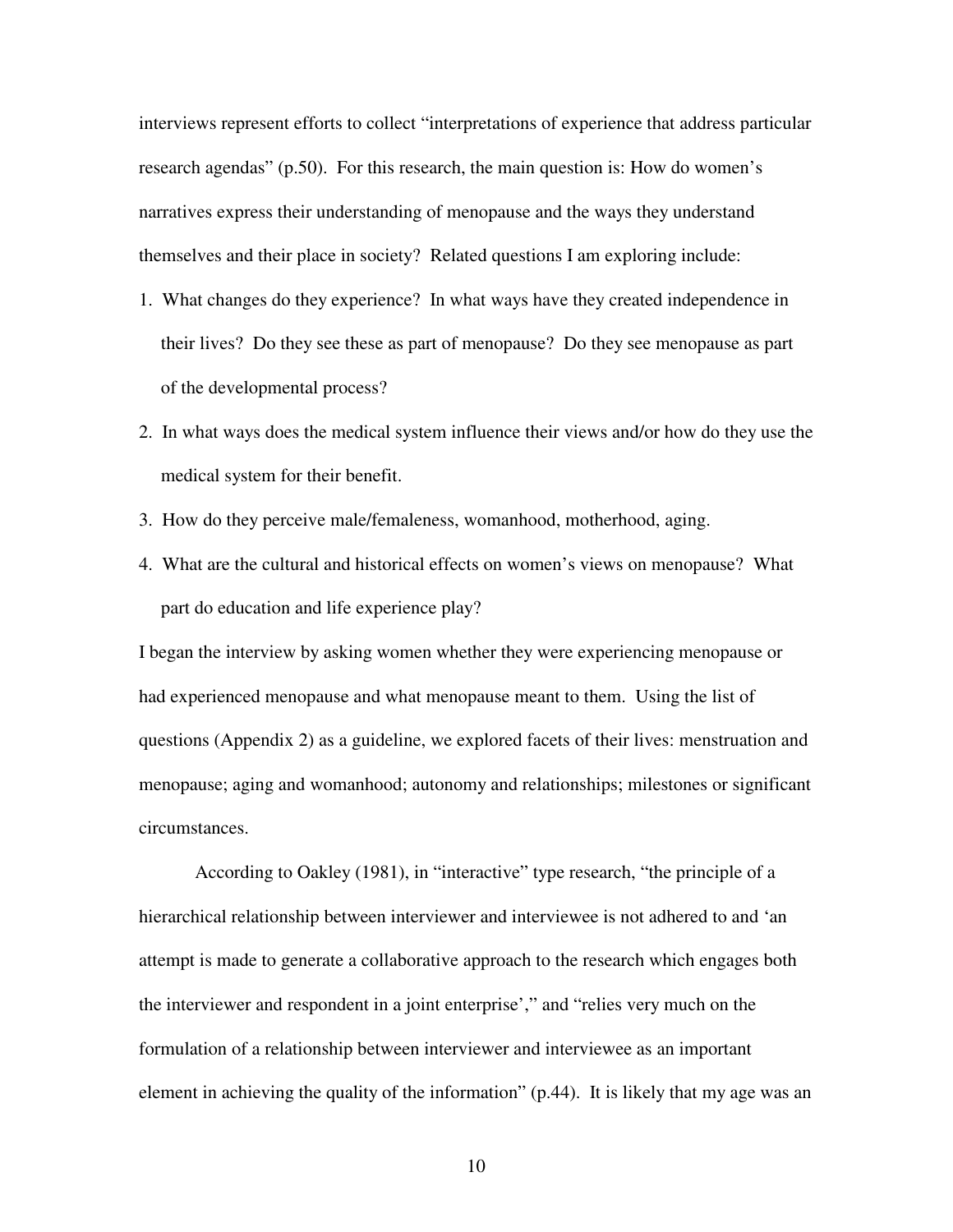asset in this particular study. The participants shared a great deal of their lives with me, and with each of them I shared similar understandings and/or experiences, although in other ways our lives were very different. Although I guided the interview in the direction of the focus of the study, the questions were open-ended, allowing for new insights to emerge. Holstein and Gubrium (1995) suggest that the interviewer guide and constrain the conversation so as to produce narratives that are "appropriate to their projects *without* dictating how the respondents' lives might be portrayed within the operative interpretive framework and language" (p.50). The result was the construction of narratives that expressed their understanding of menopause and the ways they understand themselves and their place in society. Tesch (1990) suggests that

In addition to empathetic listening, poetry, music, literature and other art forms are sources for increased understanding of the phenomenon (p.70).

In this study, I have included poetry which I thought to be conducive to a greater understanding of the issues.

#### **Data Analysis**

In my analysis of the interviews, I sought out themes and separated them into clusters, which form chapters in this thesis. Chapter 6, Women's Knowledge About Menopause, focuses on women's own interpretations of their experiences. Chapter 7, Women's Health, includes themes related to physical and mental health issues. Chapter 8, Women Changing Their Lives, focuses on women's self-development and changes around the time of menopause.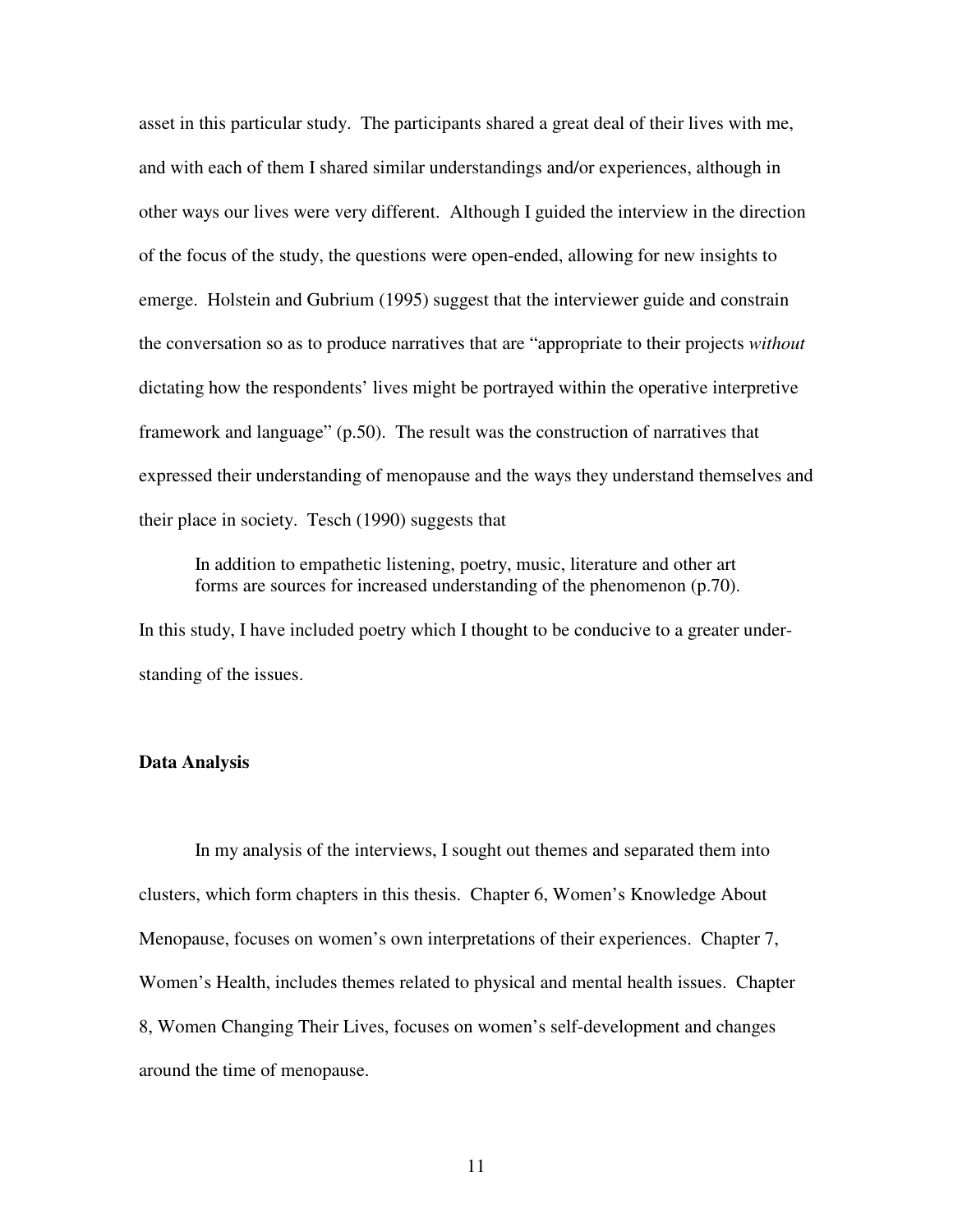The analysis involved a reflective, interpretive process based on phenomenological analysis and hermeneutics, as described by Tesch (1990: 94). To interpret a text hermeneutically, researchers try to discern what it means. One main principle is to "consider each part of the text in relationship to the whole. The part receives its meaning from that whole" (Tesch, 1990: 94). In this study, menopause is viewed as one part of the reproductive cycle and of the natural life cycle of women. Another principle is to treat the data as "biographical," meaning to take into account the respondent, her personal circumstances and the larger social and historical context (Tesch, 1990: 94). In this study I have taken these factors into consideration. Holstein and Gubrium (1995) suggest that the interviewer should also be considered part of the biographical work (p.51). As stated earlier, the research cannot be viewed apart from my own experiences and perceptions.

Mies (1993) suggests that "conscious partiality," which is achieved through partial identification with the research "object," creates a "critical and dialectical" distance between researcher and object, yet widens the consciousness of both (p.68). Making the effort to understand the participants' viewpoints has increased my own understanding of the diversity of views on menopause.

The theoretical approach of this research suggests that concepts such as menopause, power, and gender have no clear meaning. In this study, I have relied on the research process to broaden understandings of the meanings of such concepts and the connections between them. According to O'Toole and O'Toole (1988), "menopause remains a topic of ambiguity and conflict...[and] is not a well-defined and regular passage" (p.85). Definitions of menopause include menopause as the "final menstrual period", "a period of time in a woman's life cycle in which hormonal changes in her body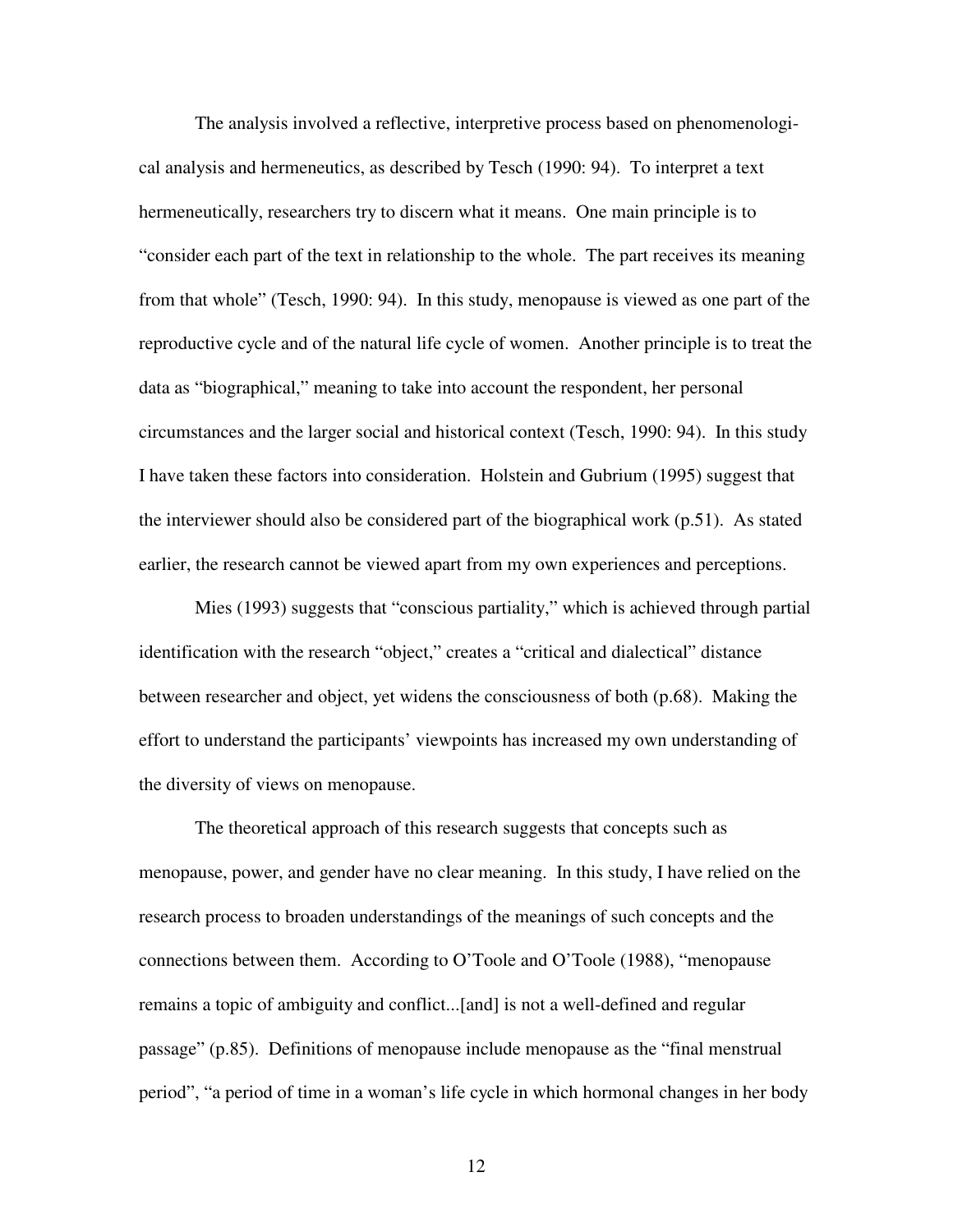signal the end of her reproductive years," and a newer definition stating that a woman is "considered menopausal for one year following her last menstrual period" (Jones, 1994: 48). However, as Jones suggests, "medical science is uncertain about the subtleties of menopause" (p.48). Menopause has been defined in terms of biology, but "its psychological meaning to the individual and its sociological meanings have implications far beyond biological change" (O'Toole and O'Toole, 1988: 85).

One issue of concern to some individuals of this type of research may be that participants can mislead, whether on purpose or unintentionally. According to Hycner (1985), "*any* description of an experience is already different from the experience itself" (p.295). However, as Hycner describes, if the participant fills in gaps in memory according to her later viewpoint, the way the participant *thinks* about the phenomena can be important (p.296). In this study, exploring the ways women *think*—about menopause and their lives—is one of the purposes of the study.

How this research was conducted is a central issue in understanding the process of knowledge development. In sharing their stories with me, the participants open their lives up for analysis and for others to read about. Sometimes, as Barone (1995) suggests, "some stories deserve their own space, with inviolable boundaries surrounding the message" (p.72). As he says, sometimes we do not need to deconstruct them. Similarly, Lather (1994) states that, in postfoundational work, "the text is used to display, rather than analyze" (p.118). Strauss and Corbin (1990) state that some researchers believe that "the researcher's task is to gather the data and present them in such a manner that the informants speak for themselves" (p.21). I believe that in some cases the participant's own words are an effective way of presenting information that does not require further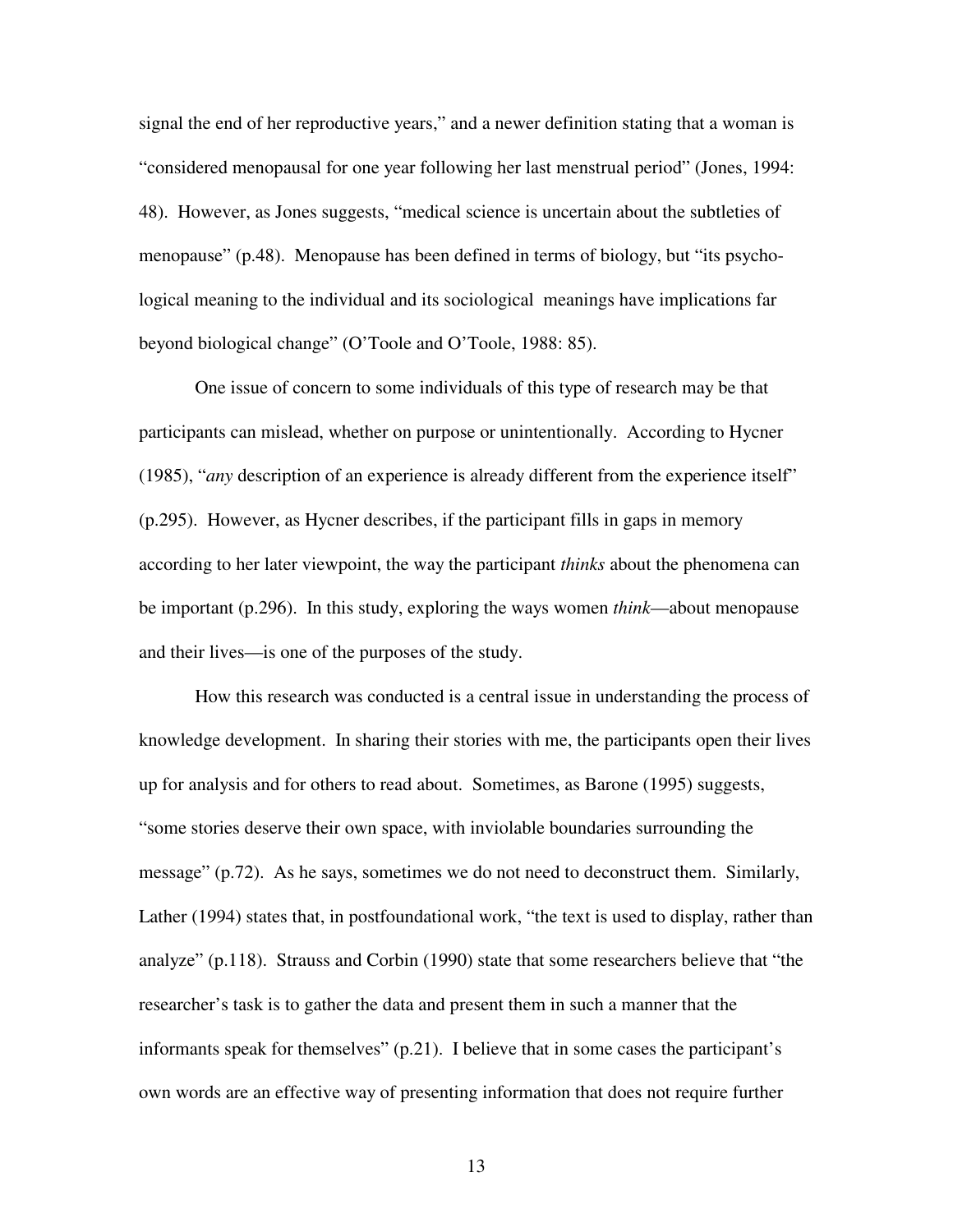analysis.

I have followed additional principles and procedures which are demanded of good qualitative research. Verifying my account of the participants' reality with them during the process of data analysis, as time permitted, ensured that my understandings were reliable. Discussing decisions and findings with my committee has acted as a check on my perception and ensured that I have not remained fixed in one position. I have also kept records of the decision-making process, including reports on my own expectations as they changed and why I made certain decisions and discarded other ideas. Throughout the research process I have written a record of insights and thoughts.

Guba and Lincoln (1989) state that

Like objectivity, confirmability is concerned with assuring that data, interpretations, and outcomes of inquiries are rooted in contexts and persons apart from the evaluator and are not simply figments of the evaluator's imagination (p.242-43).

Since one person has done the interviewing, coding and analyzing, this could possibly lead to biased results. According to Creswell (1994), the dependability issue may be addressed by including information about "the researcher's positions—the central assumptions, the selection of informants, the biases and values of the researcher" (p. 159). In this chapter and in the previous one I address these issues.

My own biases and assumptions can affect the type of questions that I ask, the interaction between the interviewee and myself, and my perceptions of their responses. I have attempted to become aware of them and examine how they may influence my interviewing and interpretations. On the one hand, my own experience has been beneficial to this study. I am familiar personally with the experience of menopause and